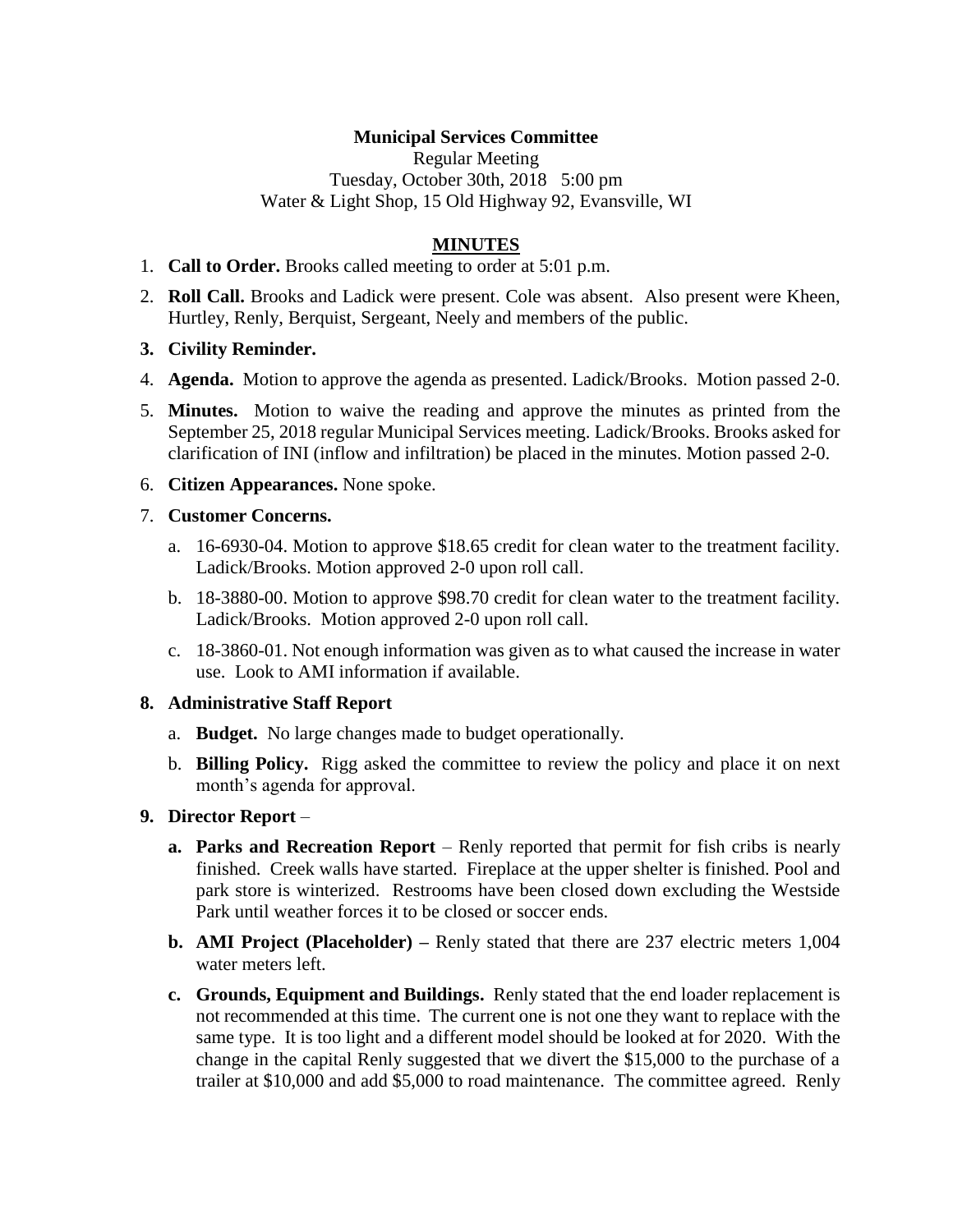also reported that a speed limit warning sign may be part of the DOT Highway 14 project.

**d. League Update.** Brooks and Keehn report on what they experienced at the Wisconsin Municipal League. Keehn mentioned that the old method of brushing leaves into the street should no longer happen for good stormwater control. Brooks reported on disaster preparedness and a few other issues.

# **10. City Engineer Report**

- a. **WWTP (Placeholder)** Construction is progressing well. Motion to recommend to Common Council a contract for sludge hauling services. Brooks/Ladick. Rigg stated that some minor issues are being settled per legal counsel recommendation. Motion passed 2-0.
- b. **Sanitary Sewer.** Rigg, Renly and Berquist reported on recent Inflow and Infiltration issues by Walker Street. Study of the inflow and infiltration issue can be part of the WWTP upgrade funding. There are known issues but the full extent is not known. The pumps on the west end are still being clogged by disposable wipes being run through the sewer. Users in the area insist they are not responsible.
- c. **2 nd Street Reconstruction** Drawings are being done. They are including work on Grove Street as an alternative bid.
- d. **Wind Turbine Maintenance**. Motion to recommend to Common Council a maintenance contract for wind turbine maintenance. Brooks/Ladick. Motion passed 2- 0.
- 11. **WPPI Report.** Brooks asked for Commitment to Community be placed on the agenda for November.
	- a. **Written report.** Neely presented two documents showing customers how to read their bill and whether time of day use is right for certain customers. Neely continues to work with local businesses and the school district on energy saving measures. Neely also asked about conversion to Northstar for utility billing.
	- b. **IDEAS Meeting.** Brooks asked for dates for a meeting with Senator Ringhand on electric utility issues. The committee decided November 12 at 10:30 am should work.
- **12. Old Business.** Lead service lines have yet to be replaced on Franklin Street. Contractor is still planning on doing it. Rigg stated this does not alter assessment because we missed that date a while ago and is difficult to do when projects take time to complete. Berquist stated that Capstone development may have new life.

#### 13. **New Business**.

- a. **Land Division.** Motion to recommend approval of land division application LD-2018- 08 to divide parcel 6-27-970.9C into two lots. Sergeant explained that is a simple land division for zero lot line property. Brooks/Ladick. Motion passed 2-0.
- b. **Land Division.** Motion to recommend approval of land division application LD-2018- 09 for a lot line adjustment in the Extraterritorial Jurisdiction for parcels 6-12-75A and 6-12-75A1. Sergeant explained that is a simple modification to an existing division of property. Brooks/Ladick. Motion passed 2-0.